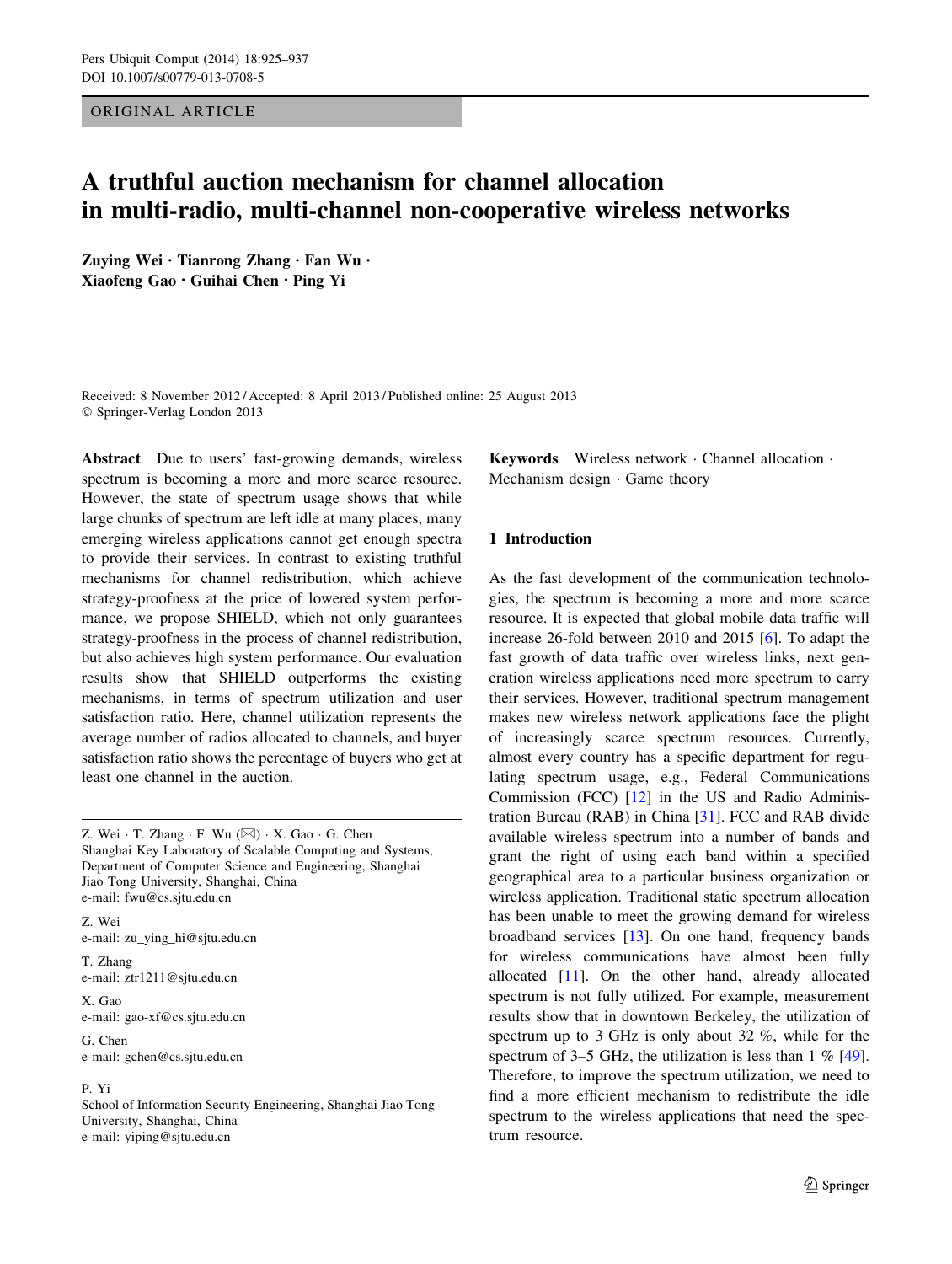A usual way to implement spectrum redistribution is to use auction, by which the spectrum owner (seller) gets profit through leasing idle spectrum to the wireless applications (buyers) who need the spectrum. In the literature, there are a number of auction mechanisms proposed for dynamic spectrum/channel redistribution, e.g., [\[43](#page-12-0), [55–57](#page-12-0)]. These auction mechanisms target at guaranteeing strategyproofness of the spectrum auction. Intuitively, an auction mechanism is strategy-proof, if it is the best strategy for each buyer to truthfully report her valuation of the good as the bid, no matter what the others do, and nobody's individual-rationality is hurt. Two commonly used metrics for evaluating the efficiency of a spectrum auction mechanism are spectrum utilization and buyer satisfaction ratio. Here, spectrum utilization captures the average number of buyers (or radios if the buyers have multiple radios) correspond to each channel, and buyer satisfaction ratio represents the percentage of buyers who get at least one channel in the auction. Although most of existing channel auction mechanisms achieve strategy-proofness, they provide low guarantee for the allocation efficiency in terms of spectrum utilization and buyer satisfaction ratio.

In this paper, we propose SHIELD, which is a strategyproof and highly efficient channel auction mechanism for multi-radio wireless networks. SHIELD not only guarantees strategy-proofness, but also achieves high performance compared with existing mechanisms. SHIELD divides the buyers into non-conflicting groups, in which every pair of buyers is well separated and can do the transmission on the same channel simultaneously, and gives larger groups higher precedence to be allocated a channel. We also do some improvements for SHIELD and name the mechanism as Fair-SHIELD. Fair-SHIELD achieves fairness in repeated auctions. In this paper, we make the following key contributions.

- First, we model the problem of channel redistribution as a sealed-bid auction and propose a simple but efficient channel auction mechanism, namely SHIELD.
- Second, we prove that SHIELD is a strategy-proof channel auction mechanism.
- Third, we do some improvements for SHIELD and design Fair-SHIELD. Fair-SHIELD can achieve fairness in repeated auctions.
- Forth, we do extensive simulations to compare the performance of SHIELD with existing representative channel auction mechanisms, such as SMALL and VERITAS. Evaluation results verify that SHIELD guarantees strategy-proofness and show that SHIELD outperforms existing representative channel auction mechanisms in terms of spectrum utilization and user satisfaction ratio. We also do simulations to show the performance of Fair-SHIELD, and the evaluation

results show that Fair-SHIELD achieves fairness in repeated auctions.

We organize the rest of this paper as follows. In Sect. 2, we present the game model for the problem of channel redistribution and review some important solution concepts from game theory. In Sect. [3,](#page-3-0) we give the detailed description of SHIELD. In Sect. [4](#page-5-0), we show the design of Fair-SHIELD, which can achieve fairness in repeated auctions. In Sect. [5,](#page-5-0) we illustrate simulation results of our auction mechanism. In Sect. [6,](#page-9-0) we discuss related works. In Sect. [7,](#page-10-0) we conclude the paper and point out potential directions for future work.

## 2 Preliminaries

In this section, we show our game-theoretic model and review some closely related solution concepts from game theory.

#### 2.1 Game-theoretic model

We model the problem of channel redistribution as a sealed-bid auction, in which there are a spectrum seller and a number of buyers, as shown in Fig. [1](#page-2-0). The seller holds m idle wireless channels, denoted by  $C = \{c_1, c_2, \ldots, c_m\}.$ The seller wants to lease her idle channels to buyers to get some profit. A channel can be leased to multiple buyers, who are not conflicting with each other according to an adequate signal-to-interference- and-noise ratio (SINR). Buyers, such as WiFi access points, desperately need the channels to serve their customers. Suppose there are *n* buyers, denoted by  $N = \{1, 2, ..., n\}$ . Each buyer has a private valuation of a channel, denoted by  $v = \{v_1, v_2, \ldots, v_n\}$ . Each buyer may equip with a single radio or multiple radios, so a buyer may bid for one or multiple channels. We assume that each channel is of the same value to each buyer. Therefore, we require that each buyer bids equally for each channel she requests. We also assume that the buyers do not cheat about the number of radios she has. Each buyer  $i \in N$  has a per-channel valuation  $v_i$ . The per-channel valuation can be the revenue gained by the buyer for serving her customers. The channel valuation  $v_i$  is private information to the buyer *i*. In the auction, each buyer submits her sealed per-channel bid  $b_i$ together with the number of radios  $r_i$  she has to the seller/ auctioneer. The seller/auctioneer will decide auction result based on the buyers' bids. Then, we can represent the buyers' bid vector as  $b = (b_1, b_2, \ldots, b_n)$ , and demand vector as  $r = (r_1, r_2, \ldots, r_n)$ .

The seller/auctioneer uses a deterministic channel allocation algorithm to determine the channel allocation  $y =$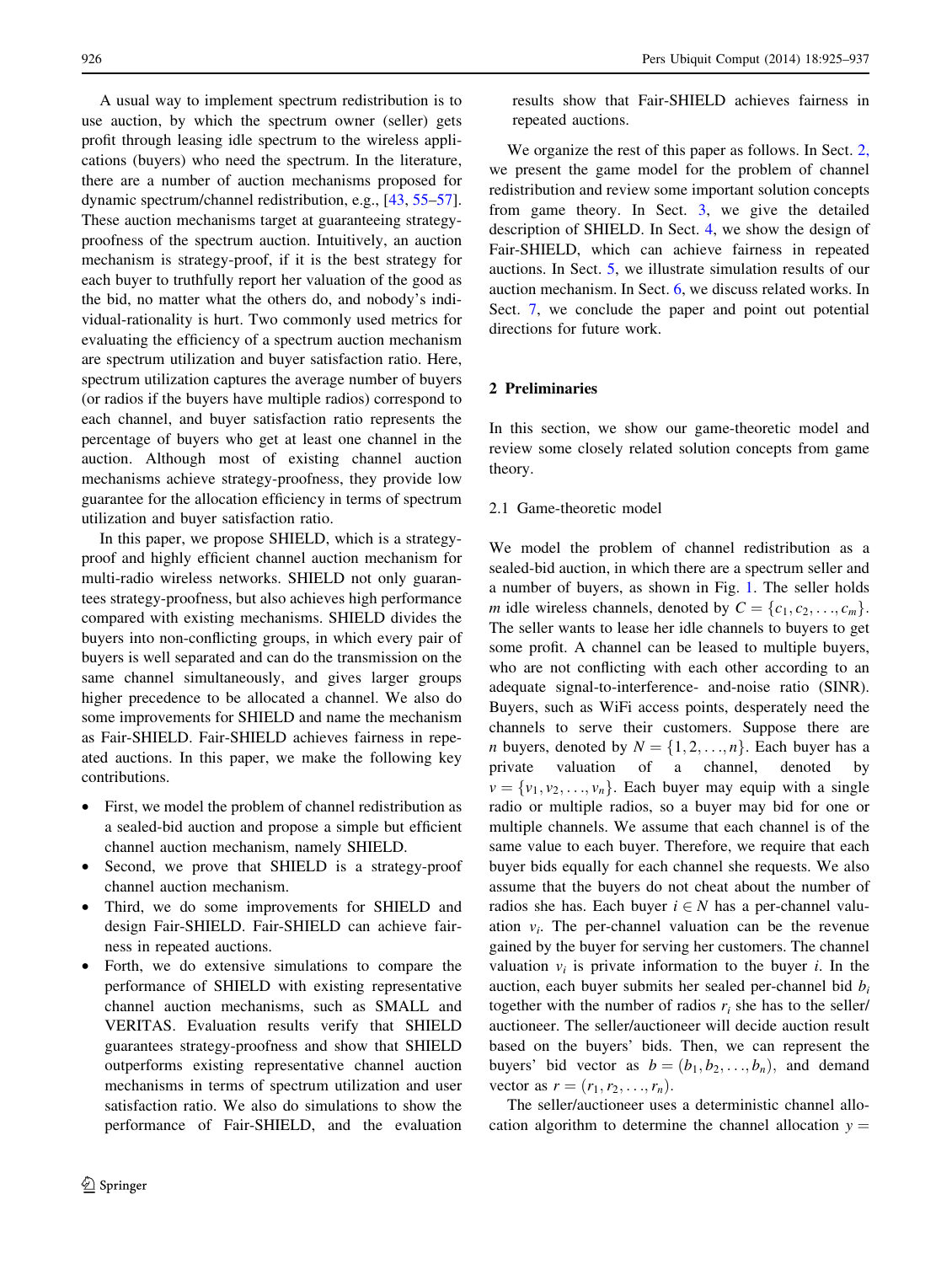<span id="page-2-0"></span>

Fig. 1 A simple and ordinal channel auction model, including a seller (auctioneer) and multiple buyers

 $(y_1, y_2, \ldots, y_n)$  based on the bids. Here,  $y_i$  means that buyer i gets  $y_i$  channels in the auction. Then, the kth  $(k \le y_i)$ radio of buyer  $i$  can work on the  $k$ th channel allocated to  $i.$  Each buyer  $i$  should pay for the channels she won in the auction with price  $p_i = \sum_{k=1}^{y_i} p_i^k$ . Here,  $p_i^k$  represents the charge to buyer *i*'s *k*th channel. The utility  $u_i$  of buyer *i* is defined as the difference between her valuation of allocated channels and the charge of using the channels:

$$
u_i = \sum_{k=1}^{y_i} u_i^k = \sum_{k=1}^{y_i} (v_i - p_i^k) = v_i \cdot y_i - p_i.
$$

Here,  $u_i^k$  represents the utility of buyer *i* gets on the *k*th channel. We assume that the buyers are rational and always want to maximize their own utilities. In contrast to an individual buyer's objective, our auction mechanism aims to achieve high channel allocation efficiency, in terms of spectrum utilization and buyer satisfaction ratio.

Here, we use an example to show that traditional VCG auction model [\[7](#page-11-0), [18](#page-11-0), [36](#page-12-0)] cannot guarantee strategyproofness for spectrum auction. VCG auction model sorts the bidders in non-increasing order and then allocates the channels to the bidders one by one using lowest indexed channel in each bidder's available channel set. The charge to bidder  $i$  is the bid of the bidder who would get the channel if bidder  $i$  is absent. We model the interference among bidders using a conflict graph, which means that two bidders cannot use the same channel simultaneously if there is an edge between each other. Figure 2 shows a simple example to illustrate that the VCG auction violates strategy-proofness. We assume that there are two channels waiting to be leased out. In Fig. 2a, all the bidders bid truthfully and in Fig. 2b, bidder  $E$  bids untruthfully. Table 1 shows the utilities of all the bidders when E bids truthfully and untruthfully. We can see that when  $E$  bids  $b_E = v_E = 4$ , he loses in the auction and get utility of 0. When he bids  $b_E = 6 \neq v_E$ , he wins in the auction and gets the utility of 2. The bidder  $E$  can increase his utility by bidding untruthfully. We can see that the traditional VCG auction model cannot guarantee strategy-proofness.





(a)  $b_A=10$ 

 $v_A = 10$ 

 $b<sub>C</sub>=2$ 

 $v_c = 2$ 

Fig. 2 A simple example which shows that traditional VCG auction model violates strategy-proofness. a When E bids truthfully, user A, B, C, D get the channel. b When E over bids, user A, B, D, E get the channel

Table 1 Utilities of all the bidders when  $E$  bids truthfully (Fig. 2a) and untruthfully (Fig. 2b)

| Figure 2a                     | Figure 2b                                           |
|-------------------------------|-----------------------------------------------------|
| $v_A = 10, b_A = 10, u_A = 6$ | $v_A = 10, b_A = 10, u_A = 8$                       |
| $v_B = 7, b_B = 7, u_B = 3$   | $v_B = 7, b_B = 7, u_B = 7$                         |
| $v_C = 2, b_C = 2, u_C = 2$   | $v_C = 2, b_C = 2, u_C = 0$                         |
| $v_D = 5, b_D = 5, u_D = 1$   | $v_D = 5, b_D = 5, u_D = 3$                         |
| $v_E = 4, b_E = 4, u_E = 0$   | $v_E = 4$ , $\mathbf{b}_E = 6$ , $\mathbf{u}_E = 2$ |

Bold is for differences between the two cases

In Sect. [3.1,](#page-3-0) we will present our strategy-proof channel auction mechanism—SHIELD.

# 2.2 Solution concepts

We review two important solution concepts from game theory in this section.

**Definition 1** (*Dominant strategy* [\[15](#page-11-0), [29](#page-11-0)]) A strategy  $s_i$  is player *i*'s dominant strategy, if for any  $s_i' \neq s_i$  and any strategy profile of the other players  $s_{-i}$ , her utility satisfies:

$$
u(s_i, s_{-i}) \geq u(s'_i, s_{-i}).
$$

In our game model, each buyer is a player, and  $s_i$  is a buyer i's bid.

A dominant strategy of a player is one that maximizes her utility regardless of what strategies the other players choose. Before defining strategy-proofness, we review the definition of incentive-compatibility and individual-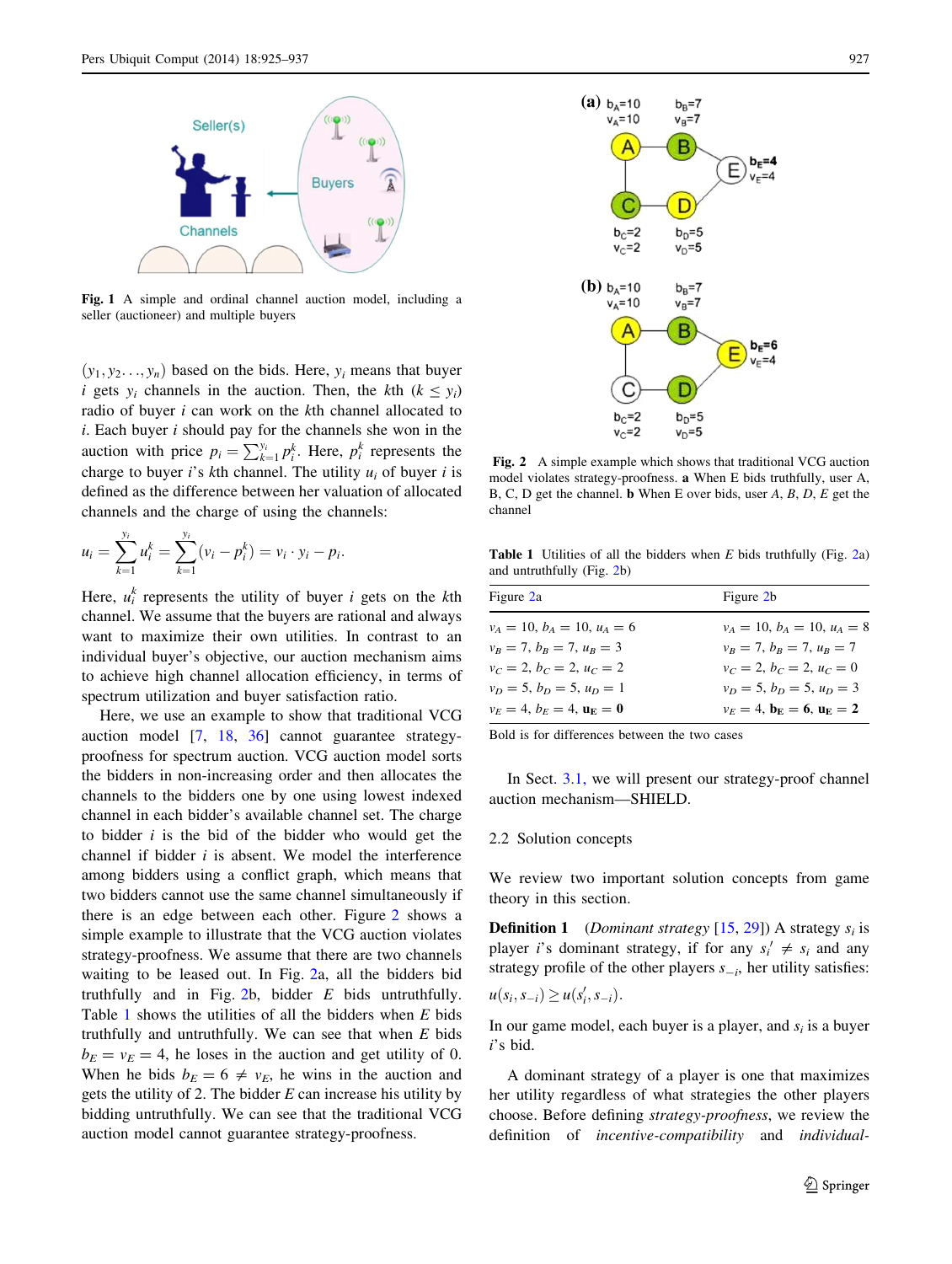<span id="page-3-0"></span>rationality. An auction mechanism is incentive-compatible if it is one's dominant strategy for bidding real valuation. Individual-rationality means that the buyers can always achieves at least as much utility from participating in the auction as staying outside.

Definition 2 (Strategy-proof mechanism [[27,](#page-11-0) [34](#page-12-0)]) A mechanism is strategy-proof if it satisfies both incentivecompatibility and individual-rationality.

#### 3 Design and analysis of SHIELD

In this section, we present detailed description of our channel allocation auction mechanism, namely SHIELD. SHIELD follows the design methodology of SMALL [\[43](#page-12-0)]. However, with a novel winner selection method, SHIELD greatly improves spectrum utilization and buyer satisfaction ratio.

#### 3.1 Design of SHIELD

We now present the design of SHIELD. SHIELD works in three steps: buyer grouping, winner selection and charge determination.

When a buyer *i* is equipped with  $r_i$  radio(s), we use  $r_i$ elementary buyer(s) to represent the buyer  $i$  (e.g., Fig. 3). We use  $N'$  to denote the set of elementary buyers. Therefore, each elementary buyer requests only one channel. Actually, a buyer who is equipped with one radio is an elementary buyer herself. Similar to [[43,](#page-12-0) [56\]](#page-12-0), SHIELD groups the buyers in a bid-independent way. SHIELD models the interference among buyers using a conflict graph. Each node in the graph is an elementary buyer. For each radio equipped by a buyer, we use an elementary buyer to represent it. Each edge in the graph represents that the two elementary buyers who interfere with each other. Since the radios belonging to the same buyer have interference between each other, we connect the nodes/elementary buyers of the same buyer with each other to indicate the confliction. There are also conflicts across nodes/elementary buyers belonging to different buyers; we connect them with each other to represent the conflicts. Then SHIELD divides all the elementary buyers into nonconflicting groups based on the conflict graph. We can use existing graph coloring algorithms (e.g., [[42\]](#page-12-0)) to figure out the grouping.

Figure 3 shows a toy example. In Fig. 3, buyer A is equipped with two radios. Node  $A<sup>1</sup>$  and  $A<sup>2</sup>$  represent the two elementary buyers of buyer A. Similarly,  $B^1$  and  $B^2$  represent the two elementary buyers of buyer B.  $C^1$  and  $C^2$ represent the two elementary buyers of buyer C. There are seven elementary buyers. There are many possible grouping



Fig. 3 A simple conflict graph, in which the node represents an elementary buyer and the link between two elementary buyers indicates the confliction

results, for example  $g_1 = \{A^1, C^2\}$ ,  $g_2 = \{A^2, B^1, D\}$  and  $g_3 = \{B^2, C^1\}.$ 

Without loss of generality, we assume that the elementary buyers have been divided into  $x$  non-conflicting groups by a given graph coloring algorithm:

 $G: \{g_1, g_2, \ldots, g_x\}.$ 

Next, we discuss the very important step—winner selection. SHIELD sorts the buyer groups according to group size in non-increasing order as follows:

$$
G':|g_1'|\geq |g_2'|\geq \cdots \geq |g_x'|.
$$

In case of a tie, each tied group has an equal probability of being ordered prior to the others. SHIELD chooses the first  $m$  (or x, if  $x < m$ ) groups as winning groups. Furthermore, SHIELD sets the elementary buyers except the one with the smallest bid in each winning group as winners. In case of a tie, each tied elementary buyer has an equal probability of being selected as a winner. Algorithm 1 shows the pseudocode for the winner selection process.

# **Algorithm 1 Winner Selection**

- **Input:** A set of elementary buyers  $N'$ , a vector of channel demands  $r$ , a vector of bids  $b$ , a set of the idle channels  $C$ , the number of idle channels  $m$ .
- **Output:** A set of winners  $W$ , an allocated matrix of channels Т.
- 1:  $sum_r = \sum_{i=1}^n r_i$ .<br>2:  $T = 0^{sum_r, m}$ . 3:  $(G, x) = Grouping(N').$ 4:  $nc = \min\{m, x\}.$ 5:  $G' = Sort(G)$  based on group size. 6: for all  $g'_j \in G'$  do if  $nc \geq 0$  then  $7:$ 8:  $nc = nc - 1$ .  $9:$ for all  $i \in g'_i$  do  $10:$  $T_{ij} = 1.$  $11:$ end for  $12:$  $WS = g'_{j} - \{argmin(b_{l})\}.$  $l \in g'$  $13:$  $W = W \cup WS.$  $14:$ end if 15: end for 16: return  $W and T$ .

We note that to achieve strategy-proofness, SHIELD sacrifices a buyer in each winning group. No matter how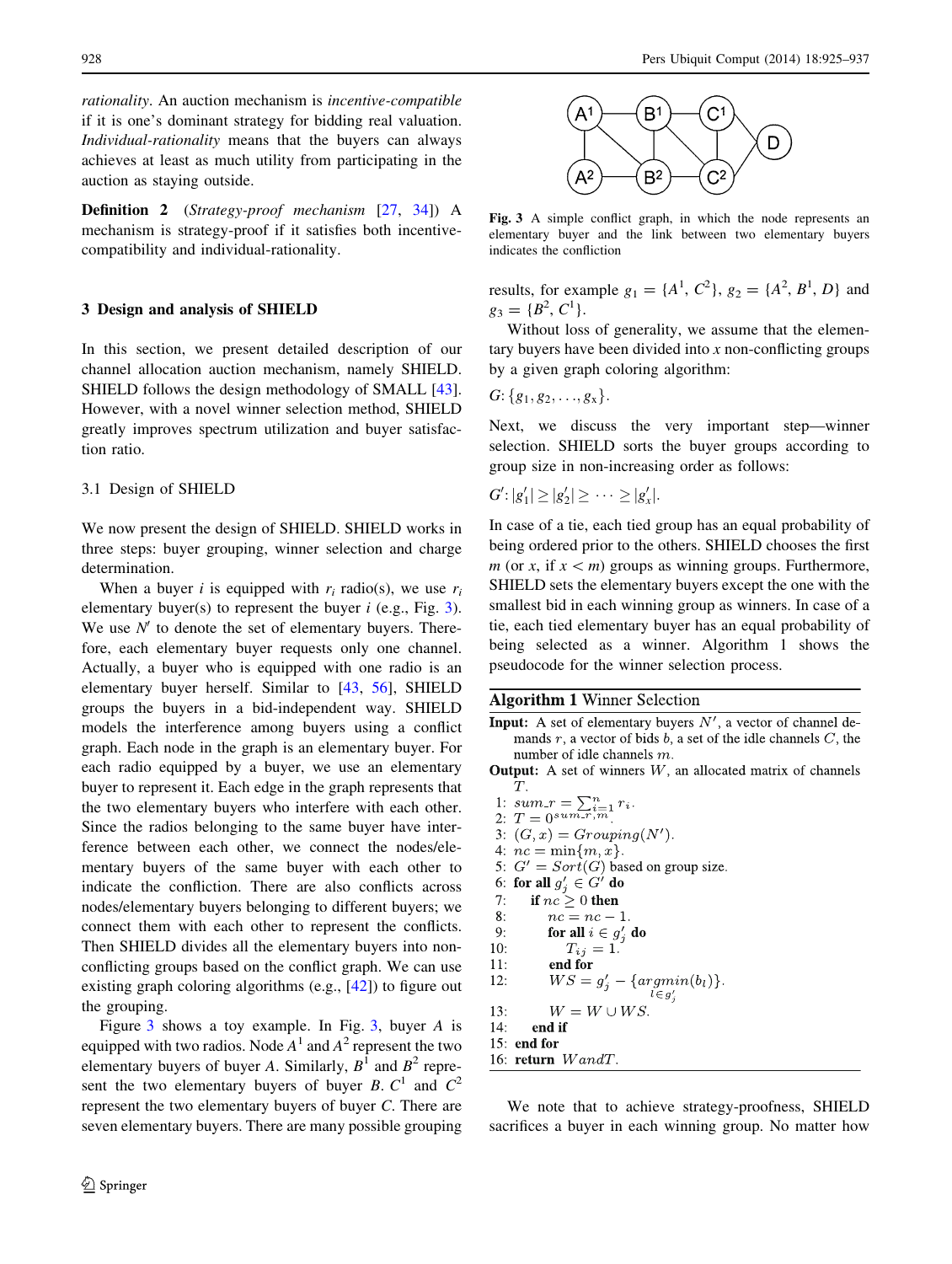<span id="page-4-0"></span>large the set of buyers is, the number of sacrificed buyers is bounded by  $m$ , which is the number of channels for leasing.

Finally, we determine the charges to the winners. The winners in each group are charged equally, and the charge is the smallest bid in that group. For each winner  $l \in g'_j$ , the payment for her is  $\min\{b_q | q \in g'_j\}$ . Then the charge  $p_i$  to a buyer  $i \in N$  is the sum of charges to her winning elementary buyers. We note that since each elementary buyer will not be charged more than her bid. The seller's income is the payments for all the buyers who get the channels:

$$
\text{Income}=\sum_{i=1}^n p_i.
$$

To illustrative clearly, we use Fig. [3](#page-3-0) as an example. We can see that  $r_A = r_B = r_C = 2$  and  $r_D = 1$ . We assume that  $b_A = 2$ ,  $b_B = 5$ ,  $b_C = 9$ ,  $b_D = 1$  and the number of channels  $m = 2$ . What is more, we assume the buyers bid truthfully to illustrate the procedure of channel allocation. We use the three steps to allocate the channels to the four buyers.

- The same to above illustration,  $g_1 = \{A^1, C^2\}$ ,  $g_2 =$  ${A^2, B^1, D}$  and  $g_3 = {B^2, C^1}$ .
- Here,  $G'$ :  $|g_2| \ge |g_3| \ge |g_1|$ . There are 2 channels now, and two groups (here,  $g_2$  and  $g_3$ ) are the winning groups. We assume group  $g_2$  gets channel 1 and  $g_3$  gets channel 2. The elementary buyer with the lowest bid in each group will lose the auction. Here,  $b_D < b_{A^2} < b_{B^1} (1 < 2 < 5)$  in group  $g_2$  and  $b_{B2} < b_{C1}$  (5 < 9), so the elementary buyer D and  $B^2$ will lose in the auction and the elementary buyers  $A^2$ ,  $B<sup>1</sup>$  and  $C<sup>1</sup>$  are the winners.
- The payment for each winner is the lowest bid in his buyer group. Here, the payment for elementary buyers  $A^2$  and  $B^1$  is elementary buyer D's bid which is 1. Similarly, the payment for elementary buyer  $C^1$  is elementary buyer  $B^2$ 's bid which is 5. We can see that  $p_A^1 = 0$  and  $p_A^2 = 1$ , so  $p_A = 1 + 0 = 1$ . Similarly,  $p_B = 1$ ,  $p_C = 5$  and  $p_D = 0$ .

In this example, buyer  $A$ ,  $B$  and  $C$  gets one channel, respectively. We can easily get the utility of each elementary buyer:  $u_A = 2 - 1 = 1$ ,  $u_B = 5 - 1$ ,  $u_C = 9 - 1$  $5 = 4$  and  $u_D = 0$ . The seller's income is the payments for all the buyers who get the channels:

$$
Income = \sum_{i=1}^{n} p_i = 1 + 5 + 0 = 6.
$$

# 3.2 Analysis

In this section, we prove that SHIELD is strategy-proof, which means that reporting one's truthful per-channel valuation as a bid is the best strategy of each buyer.

## Lemma 1 SHIELD satisfies incentive-compatibility.

Proof SHIELD use a bid-independent grouping method to group the elementary buyers. The bid of buyer i will not affect the winning group selection method. Next, we will show that no matter how a buyer bids, she cannot increase her utility by bidding untruthfully. In other words, a buyer cannot increase her utility by misreporting.

If buyer *i* bids truthfully (i.e.,  $b_i = v_i$ ) and gets  $y_i$ channel. Then her utility is

$$
u_i = \sum_{k=1}^{y_i} u_i^k = \sum_{k=1}^{y_i} (v_i - p_i^k).
$$

Let  $t$  be the  $k$ th one of the elementary buyers generated from buyer *i*. Suppose  $t \in g'_j$ . If  $g'_j$  is not a winning group, then  $t$  cannot be a winner no matter how buyer  $i$  bids. We then analyze the case, in which  $g'_{j}$  is a winning group. We prove that buyer cannot increase her utility get from elementary buyer t by bidding untruthfully. We distinguish two cases:

– If  $b_i = v_i = \min\{b_s | s \in g_i\}$  when bidding truthfully. In this case, the elementary buyer  $t$  would lose in auction or win with a charge equal to her valuation. So  $u_i^k = 0$ . Let us see the utility get from the elementary buyer  $t$  if buyer  $i$  bids untruthfully. We further distinguish two cases:

If the bid  $b_i' < b_i$ , t will also lose in the auction and result in the utility  $u_i^k = 0$ .

If the bid  $b_i' > b_i$ , the utility on t is 0 when t still loses in the auction. If  $t$  wins in the auction, her utility will be  $u_i^k = v_i - p_i^k$ . That means the new lowest bid of the group  $\min\{b_s|s\in g_i\backslash\{t\}\}b_i=v_i.$ 

$$
b_i = v_i.
$$
  
\n
$$
u'^{k_i} = v_i - p'^{k_i}
$$
  
\n
$$
= v_i - \min\{b_s | s \in g_j \setminus \{t\}\}\
$$
  
\n
$$
\leq v_i - b_i
$$
  
\n
$$
= 0.
$$

The utility on  $t$  will be non-positive. We can get that, if  $b_i = v_i = \min\{b_s | s \in g_i\}$ , no matter how *i* bids, she cannot improve her utility got on  $t$  and her utility on  $t$  will be no more than 0.

- If  $b_i = v_i > \min\{b_s | s \in g_i \setminus \{t\}\}\$ , buyer t would win in the auction and get the utility  $u_i^k = b_i - p_i^k = b_i$  $\min\{b_s | s \in g_i \setminus \{t\}\}\$ if i reports her bid truthfully. If  $i$  bids untruthfully, the utility of the buyer will be also  $u_i^k$  or will become 0.
- Assume *i* bids  $b'_i > \min\{b_s | s \in g_j\}$ , *t* will win in the auction. Her utility will not change and is still  $u^{ik}$ <sub>i</sub> =  $v_i - \min\{b_s | s \in g_j \setminus \{t\}\} = u_i^k$  because the lowest bid of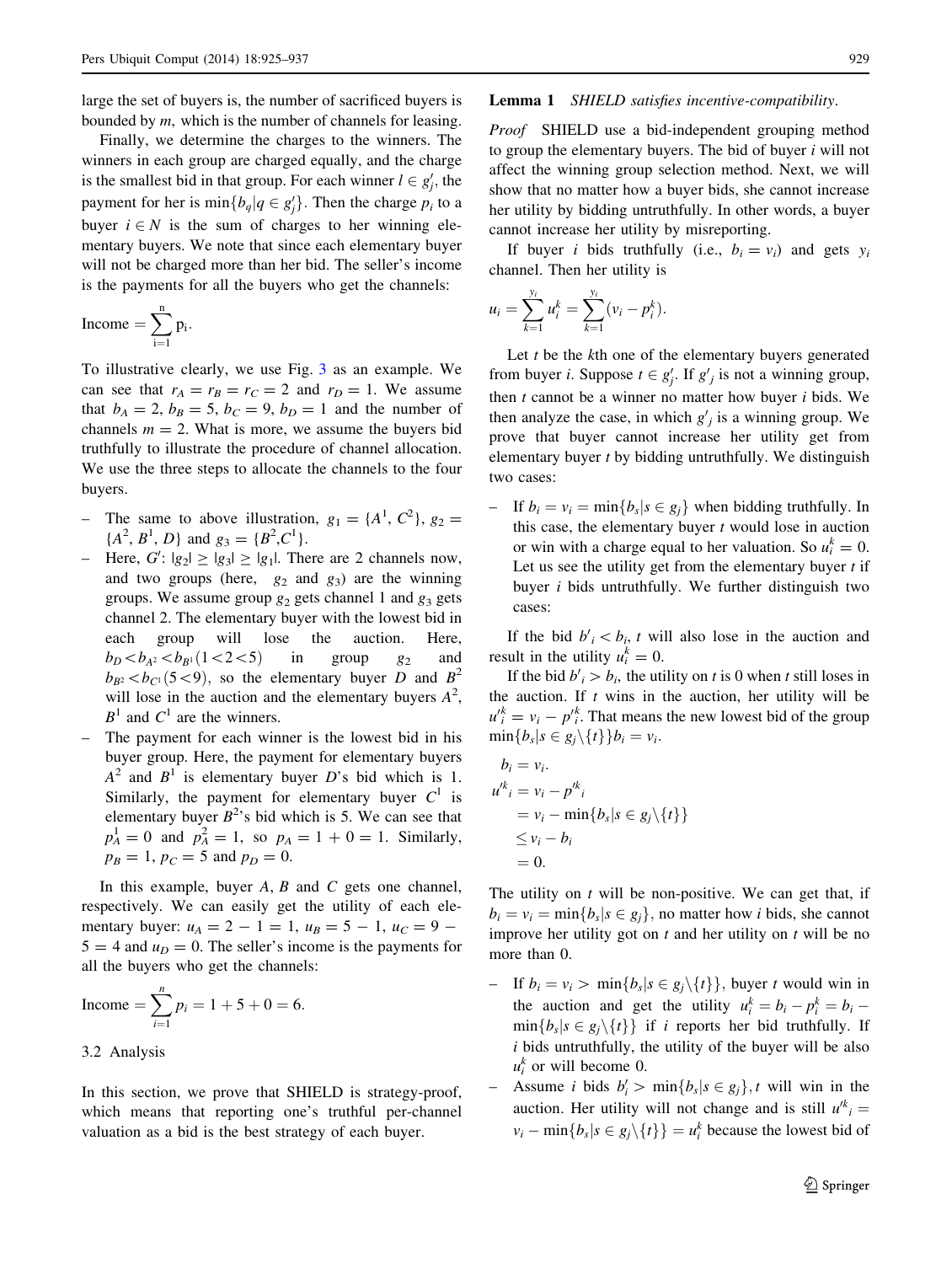<span id="page-5-0"></span>the group has not changed. But if she loses the auction her utility will be 0.

We can see that for an elementary buyer  $t$ , she cannot improve her utility no matter how  $i$  bids, which can be indicated as:  $u_i^k \geq u_i^k$ . As we supposed above, the elementary buyer  $t$  is the  $k$ th one generated from buyer  $i.$  For buyer  $i,$  her utility is

$$
u_i = \sum_{k=1}^{y_i} u_i^k \ge \sum_{k=1}^{y_i} u_i^k = u_i'.
$$

The above analysis shows that bidding truthfully is the buyers' dominant strategy when participating in the auction. From the definition of incentive-compatibility, we can draw the conclusion of Lemma 1.  $\Box$ 

We next show that SHIELD satisfies individualrationality.

#### Lemma 2 SHIELD satisfies individual-rationality.

*Proof* For an elementary buyer  $t$ , she can get 0 or higher utility through participating in the auction truthfully. So the utility of the buyer who is equipped with more than one radios can get 0 or higher utility too. That is to say: truthfully participating in the auction is not worse than staying outside, which can be indicated as follows:

$$
u_i^k \ge 0 \quad (1 \le k \le y_i),
$$
  

$$
u_i = \sum_{k=1}^{y_i} u_i^k \ge 0.
$$

Then the allocation mechanism satisfies individualrationality.  $\Box$ 

Since SHIELD satisfies both incentive-compatibility and individual-rationality, we can draw the following conclusion from the definition of strategy-proofness.

Theorem 1 SHIELD is a strategy-proof channel auction mechanism.

#### 4 Fairness in repeated auctions using fair-SHIELD

We have shown the design of SHIELD used in single-round auction in Sect. [3.1](#page-3-0). We now consider the scenario, in which the spectrum can be allocated to buyers repeatedly in multiple-round auctions.

SHIELD sacrifices the buyer with the lowest bid in each winning group to achieve strategy-proofness in a singleround auction. However, in repeated auctions, the buyer with the lowest bid would never get the channel using the same method as used in the single-round auction. Hence, fairness [\[17](#page-11-0)] is a very important issue in repeated auctions. Here, fairness means that each buyer can get the channel at least once within certain amount of time in repeated auctions. Unfortunately, SHIELD cannot guarantee fairness in repeated auctions, and it results in starvation. Therefore, SHIELD cannot be directly used in repeated auctions. To achieve fairness, we make some improvements to SHIELD, and we use Fair-SHIELD, to indicate the mechanism used in repeated auctions.

We now show the design of Fair-SHIELD. In repeated auctions, the total utility  $U_i$  of each buyer  $i \in N$  is the sum of the utilities in all the rounds. We assume that we do the auction for  $\alpha$  times, and the utility of a buyer  $i \in N$  can be calculated as follows,

$$
U_i=\sum_{k=1}^{\alpha}u_i^k.
$$

We use the similar method of grouping in Fair-SHIELD as in SHIELD here. First, we sort the groups in nondecreasing order according to the group size.

$$
G':|g_1'|\geq |g_2'|\geq \cdots \geq |g_x'|.
$$

In repeated auctions, we allocate the channels to the groups according to the order in  $G'$  iteratively. In each round auction, m groups would be selected as winning groups. In the first round, the winning groups are  $g'_1, g'_2, \ldots, g'_m$ ; In the second round, the winning groups are  $g'_{m+1}, g'_{m+2}, \ldots, g'_{2m}$ . In the  $\lambda$ th round, the set of winning groups is

$$
\{g'_{((\lambda-1)m+j-1) \bmod x+1}|j \in \{1,2,\ldots,m\}\}.
$$

Using this method, all the groups can be selected as winning groups in  $\lambda$  round auctions.

We use the same method as in SHIELD to select winners. In addition, to achieve fairness in repeated auctions, we introduce the concept of virtual bid, which is the product of the bid and a random number, to give any buyer in a winning group some possibility to get the channel. The random number is distributed in (0, 1), and we use  $\varphi(i)$  to indicate the random number of buyer i's bid. Here,  $\varphi(i)$  is regenerated in each round of auction. Then, the virtual bid  $b_i$  of a player can be defined as follows:

$$
b_i' = \varphi(i) \cdot b_i
$$

Using the virtual bid, when the auction repeats for multiple-round auctions, the buyers can get the channel at least once in large enough numbers of auction rounds. In other words, Fair-SHIELD can achieve fairness in repeated auctions.

Finally, we determine the charge of the winners in each winning group. We charge the winners with different price in each winning group. Here, we set the charge to the winners in each winning group to be quotient of the lowest virtual bid divided by the random number of the winner's virtual bid. For instance, assume the virtual bid  $b'_{min} =$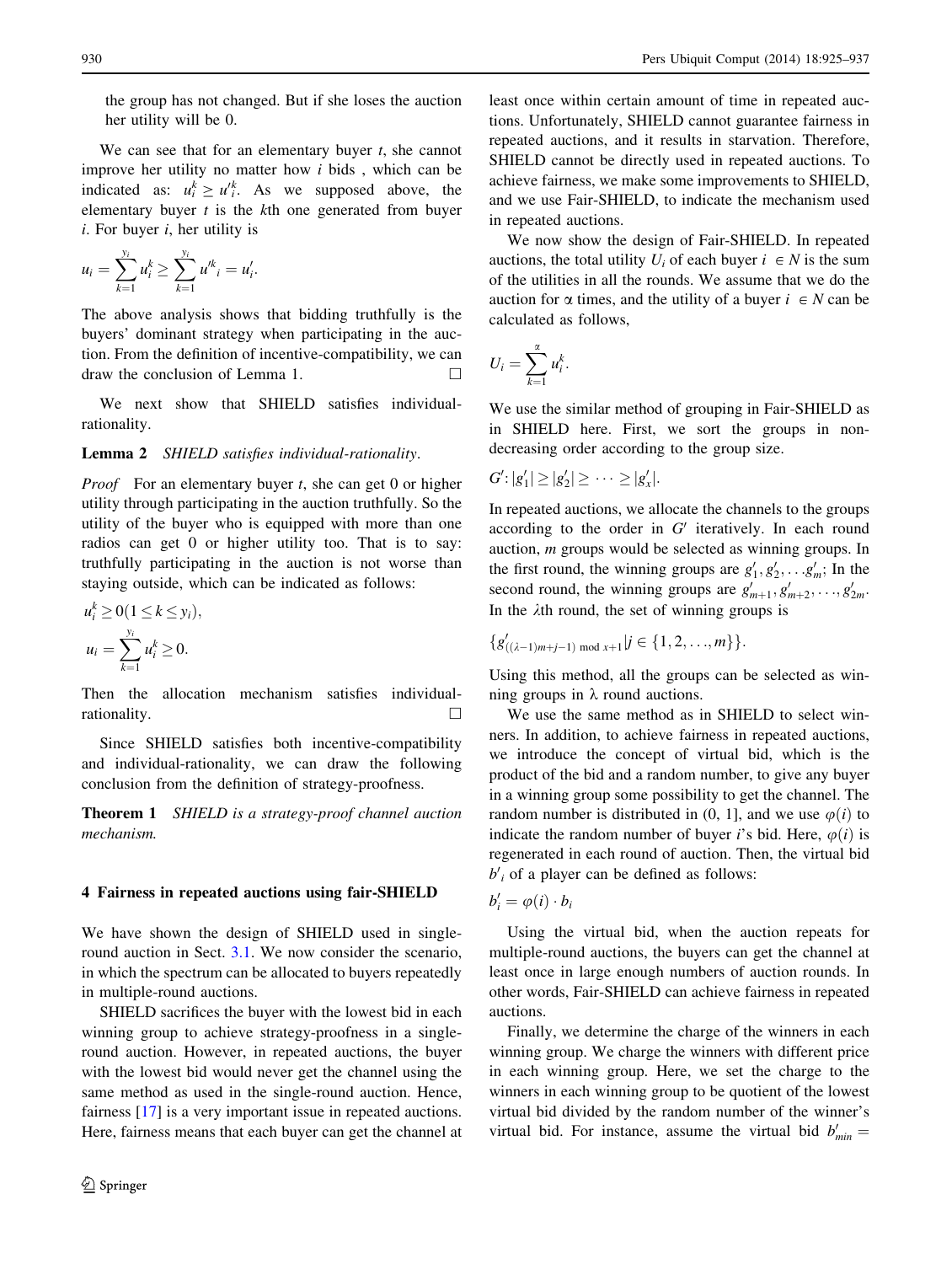$\varphi(\tau) \cdot b_{\tau}$  is the lowest virtual bid and winner *i*'s virtual bid is  $b'_i = \varphi(i) \cdot b_i$  in winning group g, then the charge to the winner *i* in winning group *g* is as follows:

$$
p_i = \frac{b'_{min}}{\varphi(i)} = \frac{\varphi(\tau) \cdot b_{\tau}}{\varphi(i)}
$$

$$
= \frac{\varphi(\tau)}{\varphi(i)} \cdot b_{\tau}.
$$

Intuitively, since the charges to the winners are independent of the winners' bids in each winning group, Fair-SHIELD can also achieve strategy-proofness. The proof is similar to that in Sect. [3.2.](#page-4-0) So we do not show the details of the proof again.

Theorem 2 Fair-SHIELD is a strategy-proof channel auction mechanism in repeated auctions.

#### 5 Evaluation results

In this section, we show the evaluation results. Since the channel allocation mechanism SMALL [\[43](#page-12-0)] and VERITAS [\[55](#page-12-0)] are similar to our mechanism SHIELD (both can work when each buyer is equipped with a single or three radios), we compare the performance of SHIELD with SMALL and VERITAS.

## 5.1 Metrics

We use the following three metrics to evaluate the performance of the channel auction mechanisms.

- *Utility* Utility is defined as the difference between a buyer's channel valuation and charge. As we mentioned in Sect. [3.2,](#page-4-0) a buyer may bid truthfully or untruthfully. The utility reflect the impacts of buyers' behaviors including bidding truthfully and untruthfully. We use this metric in our evaluations to verify that no buyer can increase her utility by misreporting.
- Spectrum utilization Average number of radios allocated to each channel.
- Buyer satisfaction ratio Buyer satisfaction ratio is the percentage of the buyers who get at least one channel in the auction. Buyer satisfaction ratio and spectrum utilization reflect the performance of a channel auction mechanism.

#### 5.2 Evaluation setup

We now show the settings of the evaluation: We use a greedy graph coloring algorithm [[41\]](#page-12-0) to implement SHIELD. We assume that there are 6, 12, or 24 idle channels available and evaluate the cases in which every

buyer has a single radio or 3 radios. We vary the number of buyers from 20 to 400. The sized terrain area can be  $1,000 \times 1,000, 1,500 \times 1,500$  or  $2,000 \times 2,000$  m. The interference range of each node is set to 425 m. We assume that buyers' valuation per channel is randomly distributed in (0, 1].

# 5.3 Evaluation results

In our first set of evaluations, we show that SHIELD ensures that no buyer can increase her utility by misreporting the per-channel valuation. We set the number of buyers to 200. We randomly choose a buyer to show the results of honest reporting and misreporting. Since the utilities of the buyers when bidding truthfully and untruthfully is the same in most of the cases, to illustrate clearly, we just show the cases in which these two utilities are different. The simulation is repeated more than 1,000 times. Figure [4](#page-7-0) shows the results of buyer 55. Evaluation results of other nodes are similar to that of buyer 55 when bidding truthfully and untruthfully. When the two utilities are different, buyer 55 can always get a much higher utility when bidding truthfully. In Fig. [4,](#page-7-0) we can also get that when buyer 55 bids truthfully, the utility is always nonnegative, while bidding untruthfully can lead to negative utility. Therefore, a buyer cannot increase his utility by misreporting.

In our second set of evaluations, we compare the performance of SHIELD with SMALL and VERITAS, in terms of spectrum utilization and buyer satisfaction ratio. Our evaluation results show that SHIELD performs better than SMALL and VERITAS. When the buyers are extremely sparse, SHIELD performs a little bit worse than VERITAS. The reason for this is that SHIELD sacrifices a buyer in each winning group. As the number of buyers increases, SHIELD performs better than VERITAS. SHIELD always outperforms SMALL regardless of the number of buyers and the size of terrain area.

Figure [5](#page-7-0) shows spectrum utilizations of SHIELD, SMALL and VERITAS under the condition that there are 6, 12 and 24 idle channels available. In this evaluation, we set the terrain area to  $2,000 \times 2,000$  m. We can see from Fig. [5](#page-7-0) that when the number of buyers is small, SHIELD achieves a little bit lower spectrum utilization than VE-RITAS. This is because VERITAS does not need to sacrifice any buyer. When the number of buyers is more than a critical value (e.g., 120 in Fig. [5](#page-7-0)a), SHIELD outperforms VERITAS. This is because non-grouping-based algorithm used in VERITAS fails to fully consider the whole network topology. Figure [5b](#page-7-0) and c show that, when each is equipped with three radios and the number of buyers is more than 80, SHIELD performs much better than SMALL and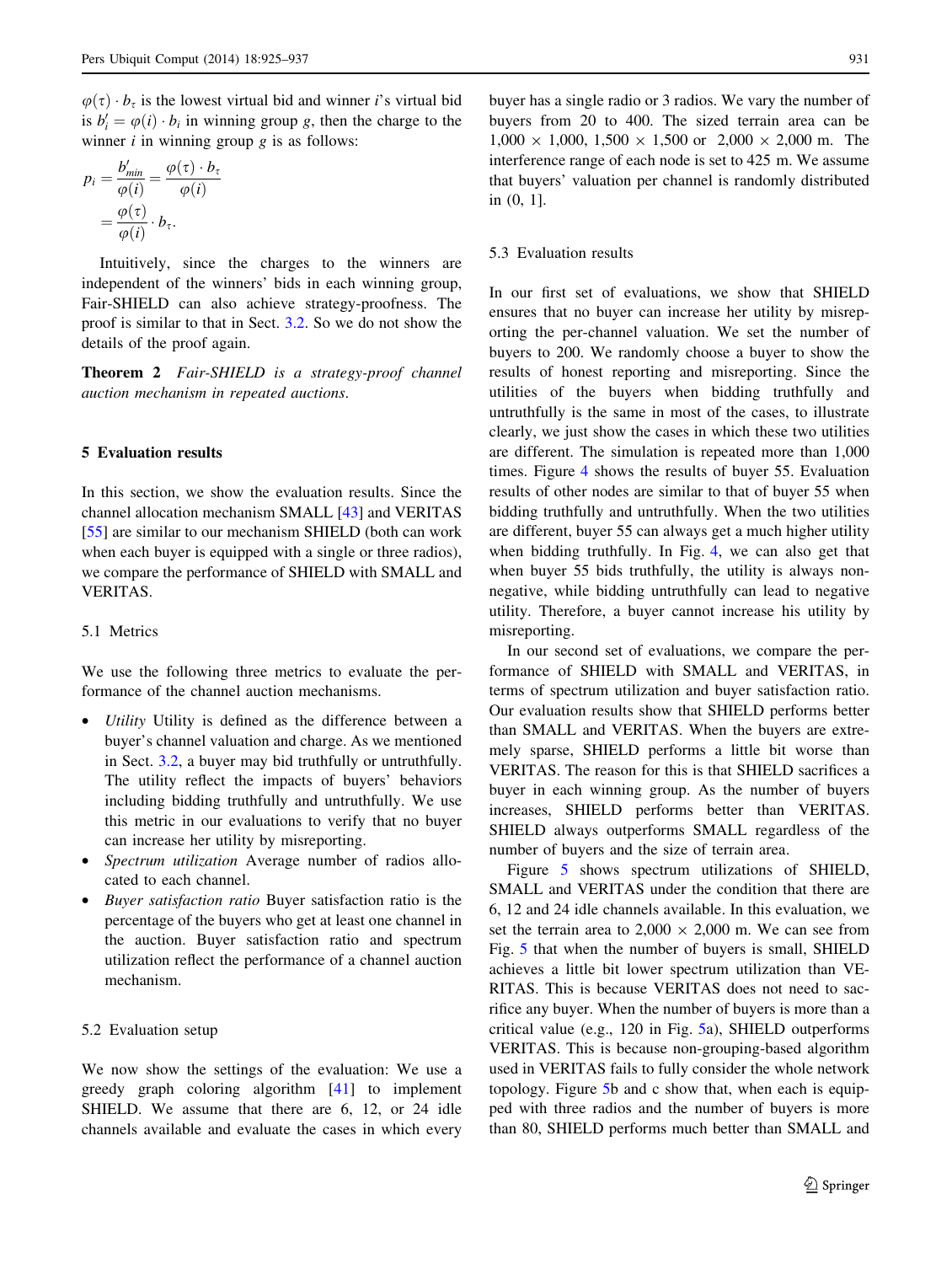<span id="page-7-0"></span>

Fig. 4 Utilities of buyer 55 if she bids truthfully and untruthfully when each buyer is equipped with a single radio or three radios in a terrain area of  $2,000 \times 2,000$  m. **a** Each buyer is equipped with a single radio. b Each buyer is equipped with three radios

VERITAS. SHIELD outperforms better than SMALL in most of the cases.

Figure [6](#page-8-0) shows the spectrum utilizations of SHIELD, SMALL and VERITAS in different terrain areas with the same buyer density when each buyer is equipped with a single radio or three radios. We assume there are 80, 180 and 320 buyers that are randomly distributed in the terrain areas when the size of terrain area is  $1,000 \times$ 1,000, 1,500  $\times$  1,500, and 2,000  $\times$  2,000 m, respectively. We can see from Fig. [6](#page-8-0) that SHIELD always performs not worse than SMALL and VERITAS. Especially when the terrain area is relatively large  $(1,500 \times 1,500,$  and  $2,000 \times 2,000$  m), SHIELD performs much better than SMALL and VERITAS.

Figure [7](#page-8-0) shows the buyer satisfaction ratios of SHIELD, SMALL and VERITAS. In Fig. [7](#page-8-0)a, b and c, there are 6, 12 and 24 idle channels available, respectively. In each figure, we show the simulation results when each buyer requests only one radio or three radios in  $2,000 \times 2,000$  m terrain area. We can see from Fig. [7](#page-8-0) that when the number of buyers is very small, SHIELD performs a little worse than VERITAS. The reason for this is that SHIELD sacrifices a buyer in each winning group. When the number of buyers is a little larger, SHIELD and SMALL outperforms VE-RITAS. When each buyer is equipped with a single radios,



Fig. 5 Spectrum utilizations of SHIELD, SMALL and VERITAS when there are 6, 12 and 24 channels provided. Each buyer is equipped with one radio or three radios, in a terrain area of  $2,000 \times 2,000$  m. **a** There are 6 channels available. **b** There are 12 channels available. c There are 24 channels available

Fig. [7](#page-8-0)b and c shows that SHIELD and SMALL get nearly the same buyer satisfaction ratios when the number of buyers is less than 125 and 310, respectively. This is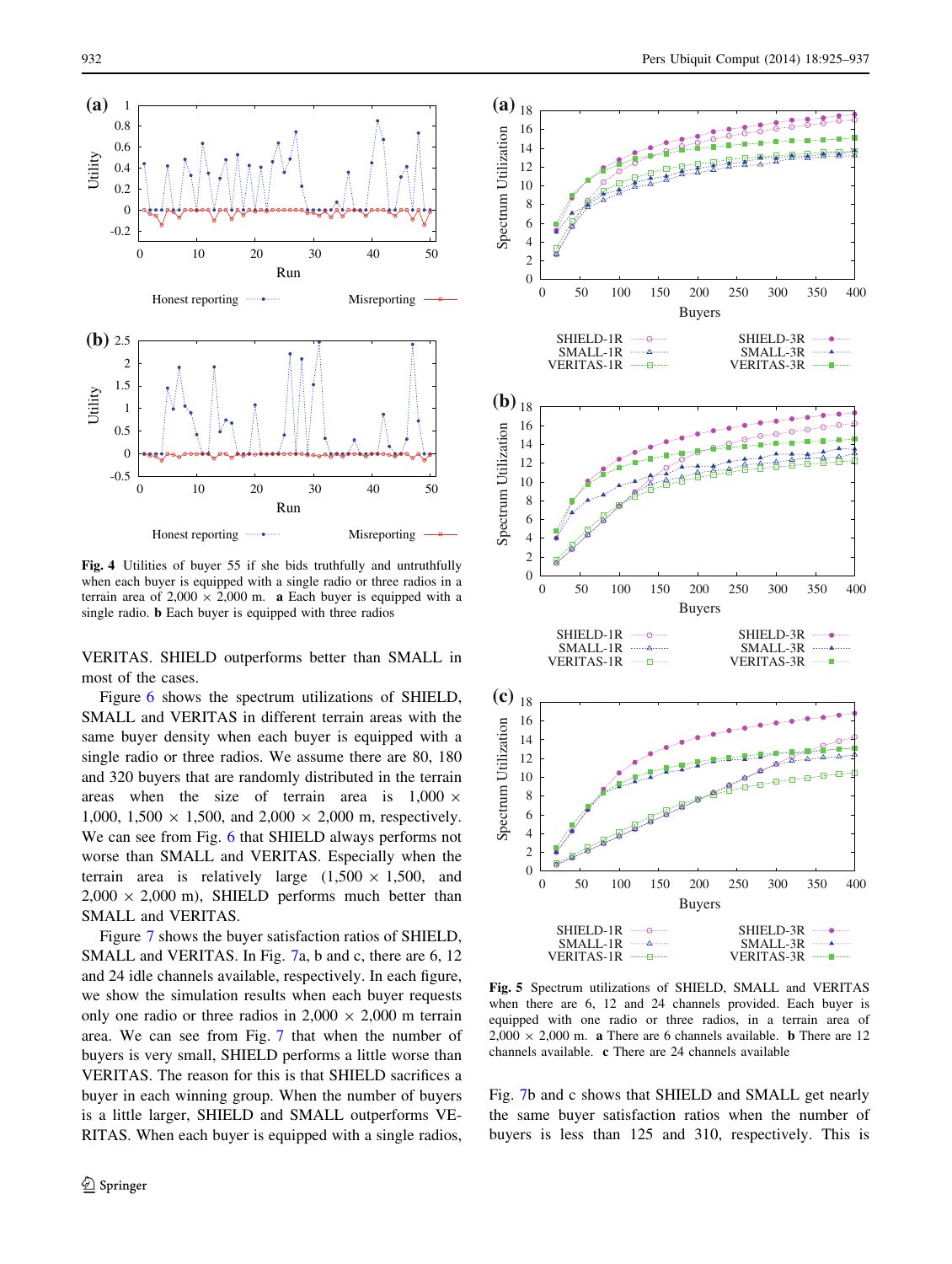<span id="page-8-0"></span>

Fig. 6 Spectrum utilizations of SHIELD, SMALL and VERITAS for auctioning 12 channels with the same density of buyers in terrain areas with different sizes, when a buyer is equipped with one radio or three radios. a Each buyer is equipped with a single radio. b Each buyer is equipped with three radios

because SHIELD and SMALL use the same method of winner selection in one winning group. When each buyer is equipped with three radios, Fig. 7a and b show that SHIELD achieves higher buyer satisfaction ratios than SMALL and VERITAS in most of the cases. Figure 7a and b also show that when the number of buyers is very large, SHIELD and SMALL achieve more closer buyer satisfaction ratio and they both outperform VERITAS.

Figure [8](#page-9-0) shows the buyer satisfaction ratios of SHIELD, SMALL and VERITAS for auctioning 12 channels in the same density of buyers in different terrain areas, when a buyer is equipped with one or three radios. We assume there are 80, 180 and 320 when the terrain area is  $1,000 \times 1,000$ ,  $1,500 \times 1,500$  and  $2,000 \times 2,000$  m, respectively. The buyers are randomly distributed in the terrain area. We can see from Fig. [8](#page-9-0) that SHIELD always performs not worse than SMALL and VERITAS. Especially when the terrain area is relatively large  $(1,500 \times 1,500, \text{ and } 2,000 \times 2,000 \text{ m})$ , SHIELD performs much better than SMALL and VERITAS.





Fig. 7 Buyer satisfaction ratios of SHIELD, SMALL and VERITAS when there are 6, 12 and 24 channels provided. Each buyer is equipped with one radio or three radios, in a terrain area of  $2,000 \times 2,000$  m. **a** There are 6 channels available. **b** There are 12 channels available. c There are 24 channels available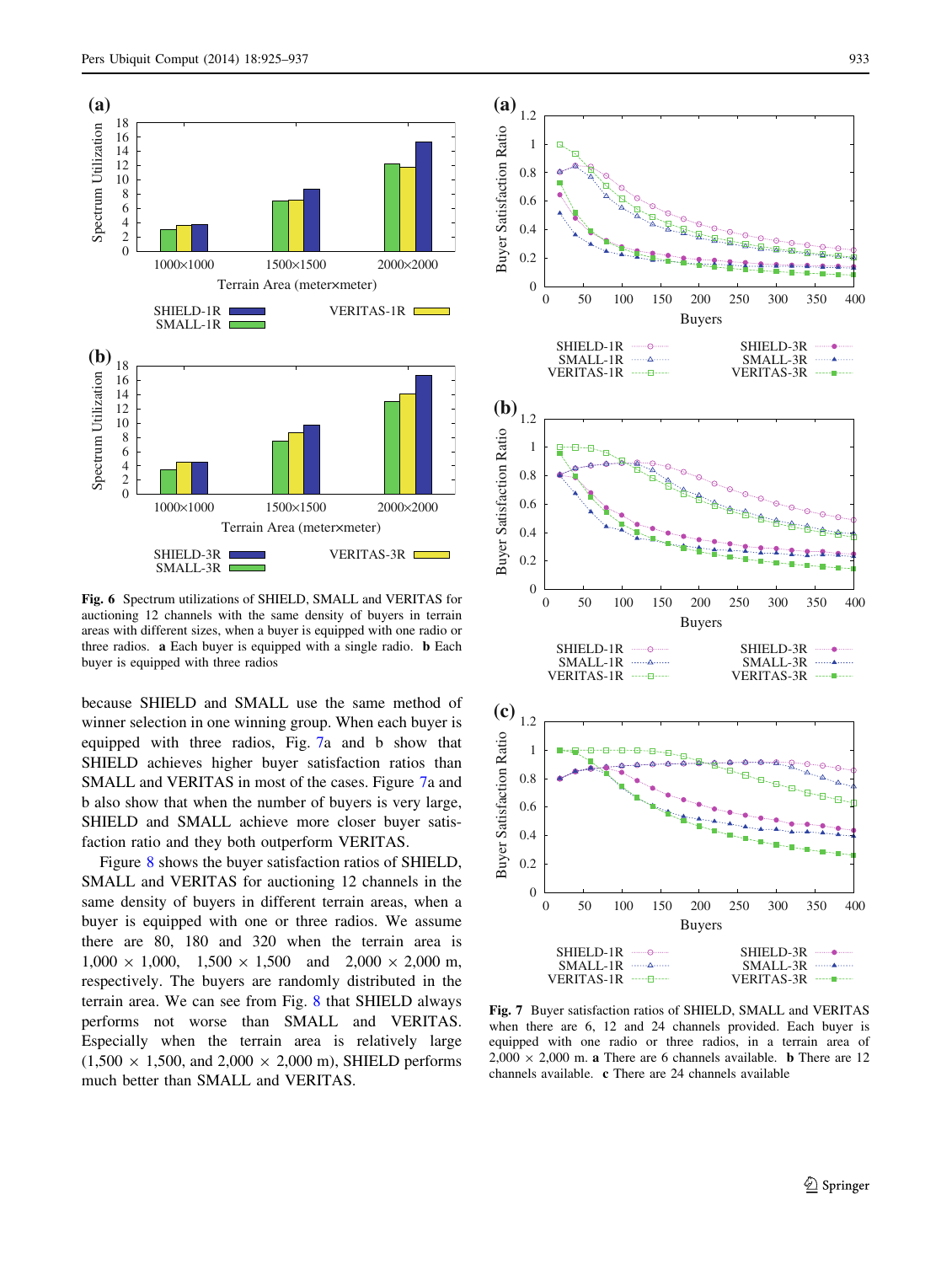<span id="page-9-0"></span>

Fig. 8 Buyer satisfaction ratios of SHIELD, SMALL and VERITAS for auctioning 12 channels with the same buyers density in terrain areas of different sizes, when a buyer is equipped with one radio or three radios. a A buyer is equipped with a single radio. b A buyer is equipped with three radios

In our third set of evaluations, we do some experiments to show that Fair-SHIELD achieves fairness in repeated auctions. Here, we use the buyer satisfaction ratio in repeated auctions to evaluate the performance of Fair-SHIELD. Buyer satisfaction ratio of repeated auctions is the percentage of the all the buyers who get at least one channel in repeated auctions. We assume that there are 200 buyers, and 12 idle channels waiting to be leased out. We evaluate the cases in which each buyer is equipped with one or three radios. The size of the terrain area is  $2,000 \times 2,000$  m.

Figure 9 shows the performance of Fair-SHIELD, when each buyer is equipped with one or three radios. We can see from Fig. 9 that Fair-SHIELD achieves very high buyer satisfaction radio in repeated auctions. When each buyer is equipped with a single radio, Fair-SHIELD achieves more than 50 % buyer satisfaction ratio if the auction repeats only once. What is more, Fair-SHIELD achieves more than 90 % buyer satisfaction ratio if the auction repeats more than 2 times. When the auction repeats more than 24 times, Fair-SHIELD achieves nearly 100 % buyer satisfaction ratio.



Fig. 9 Buyer satisfaction ratios of Fair-SHIELD, when each buyer is equipped with one or three radios

The reason for this is that we use virtual bid to determine the winners in each winning group, and this method lets all the buyers have the possibility to get channels when the auction repeats for many enough times. When each buyer is equipped with three radios, the evaluation results are similar. In general, Fig. 9 shows that Fair-SHIELD achieves very high satisfaction ratio in repeated auctions.

# 6 Related works

In this section, we review the related works on channel allocation with cooperative participants and non-cooperative participants.

#### 6.1 Existing works with cooperation participants

Generally, channel assignment schemes in cellular networks can be categorized as fixed channel assignment (FCA), dynamic channel assignment (DCA) and hybrid channel assignment (HCA), which is a combination of FCA and DCA. Many works have been done for wireless LANs(WLANs). For example, Mishra et al. [[28\]](#page-11-0) explored the use of channel hopping to improve the fairness and performance of overlapping 802.11 network deployments.

Many works about the channel allocation problems have also been done in wireless mesh networks. For instance, Kodialam and Nandagopal [\[23](#page-11-0), [24](#page-11-0)] considered the problem of optimal channel assignment, scheduling and routing using a linear programming technique. Rad et al. [[30\]](#page-11-0) formulated joint channel allocation, interface assignment and MAC problem. On the optimal problem of the network throughput, Alicherry et al. [\[2](#page-11-0)], Raniwala et al. [\[32](#page-11-0)] and Kodialam et al. [[24\]](#page-11-0) took the routing into account with channel allocation.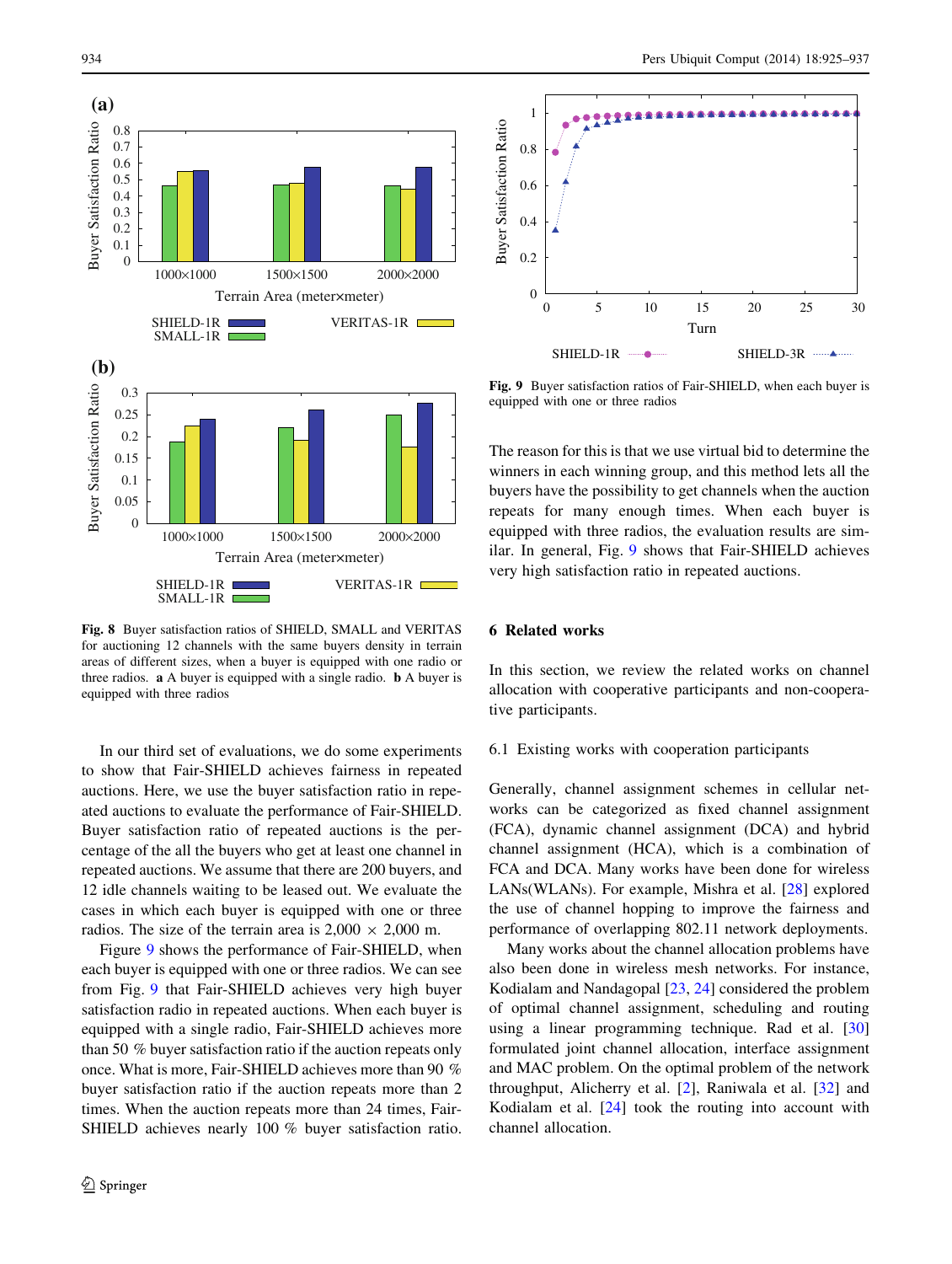<span id="page-10-0"></span>The spectrum allocation problem and improvement on this problem have been researched in many other wireless networks too. Kyasanur and Vidya [\[25](#page-11-0)] proposed a flowbased routing and channel assignment approach for a single interface in ad hoc networks. Vedantham et al. [[35\]](#page-12-0) investigated the granularity of channel assignment decisions that gives the best trade-off in terms of performance and complexity in ad hoc networks. Ding et al. [[9\]](#page-11-0)studied distributed routing, relay selection and spectrum allocation in cognitive and cooperative ad hoc networks. Authors in [\[22](#page-11-0), [51\]](#page-12-0) study the spectrum management problem in use of cognitive radio.

# 6.2 Existing works with non-cooperative participants

The related works showed in above section requests the users to cooperate with each other, while an another category of works considers the case with non-cooperative participants. Related works in this section can be divided into two sub-categories including static auction and online auction.

# 6.2.1 Static auction

Felegyhazi et al. [\[14](#page-11-0)] studied Nash equilibria in static multi-radio multi-channel allocation game. After that Wu et al. [\[45](#page-12-0)] proposed a strongly dominant strategy equilibrium to improve the performance of channel allocation, and the scheme achieves the optimal system throughput in single-hop wireless networks. Han et al. [\[21](#page-11-0)] presented a distributed algorithms for simultaneous channel allocation of individual links and packet-scheduling, in softwaredefined radio (SDR) wireless networks.

In recent years, Zhou et al. proposed TRUST [[56\]](#page-12-0) and VERITAS [[55\]](#page-12-0), which are based on spectrum auction and achieve truthfulness. TRUST is a general framework for truthful double spectrum auction, which takes both buyers and sellers into account and achieves good performance. VERITAS focuses on the buyers and the circumstances, under which buyers request multiple channels. The most closely related work is SMALL [\[43](#page-12-0)], which also focuses on the buyers except that it lets the seller to set reserve price to protect her interest.

Gao et al. [[16\]](#page-11-0) studied the problem of competitive channel allocation among devices which use multiple radios in the multi-hop system. Xu et al. [\[46](#page-12-0)] designed an efficient channel allocation algorithm in different cases, such that the social efficiency can be approximately maximized. Xu et al. also designed a polynomial-time approximation scheme to maximize the social efficiency. Wang et al. [\[40](#page-12-0)] proposed a competitive spectrum sharing scheme based on the auction theory in cognitive radio networks. Mahmoud and Gupta [[1\]](#page-11-0) designed a polynomial-

time truthful spectrum auction that offers a performance guarantee on the expecter revenue for Bayesian setting. Yang et al. [\[48](#page-12-0)] designed a truthful auction mechanism for the cooperative communication, named TASC. TASC is individually rational and budget-balanced, where wireless node can trade relay services. Wu et al. [\[44](#page-12-0)] studies the problem of adaptive-width channel allocation from a gametheoretic perspective and achieve higher system-wide throughput than that when system is in NE.

# 6.2.2 Online auction

Many works have been done for online auctions. Hajiag-hayi et al. [[19\]](#page-11-0) considered online auctions with a limited supply and presented value and time strategy-proof mechanisms with constant efficiency and revenue competitiveness. Hajiaghayi et al. [\[20](#page-11-0)] gave a characterization for the online allocation rules that are truthfully implementable. Recently, Li [\[26](#page-11-0)] used a game-theoretic model to increase the rebate incentive mechanism. Wang et al. [\[37](#page-12-0)] proposed TODA which is a truthful online double auction for spectrum allocation in wireless networks. Xu et al. [[47\]](#page-12-0) designed an efficient spectrum channel allocation and auction method for online wireless channel scheduling to decide whether to grant each user's exclusive usage and how much will be charged. Deek et al. [[8\]](#page-11-0) proposed a truthful online spectrum auction design called Topaz. Topaz can distribute spectrum efficiently while discouraging bidders from misreporting their bids or time report.

Game-theoretic methods are also used in studying the media access problems in wireless networks, and there are also other works on strategy-proofness in wireless networks. There are many examples including wireless sensor networks [[5,](#page-11-0) [50](#page-12-0)] and ad hoc networks [\[3](#page-11-0), [4](#page-11-0), [10,](#page-11-0) [33](#page-11-0), [38](#page-12-0), [39,](#page-12-0) [52–54](#page-12-0)].

#### 7 Conclusion and future work

In this section, we draw our conclusion and discuss the future work. In this paper, we have proposed SHIELD, which is a strategy-proof and highly efficient channel auction mechanism for multi-radio wireless networks. We have proven its strategy-proofness and have implemented SHIELD. We have made some improvements for SHIELD and implemented Fair-SHIELD in repeated auctions. Our evaluation results have shown that SHIELD can achieve higher performance compared with existing channel auction mechanisms, and Fair-SHIELD can achieve fairness in repeated auctions. For future work, it will be interesting to investigate the problem of the collusion resistance in designing wireless channel auction mechanisms.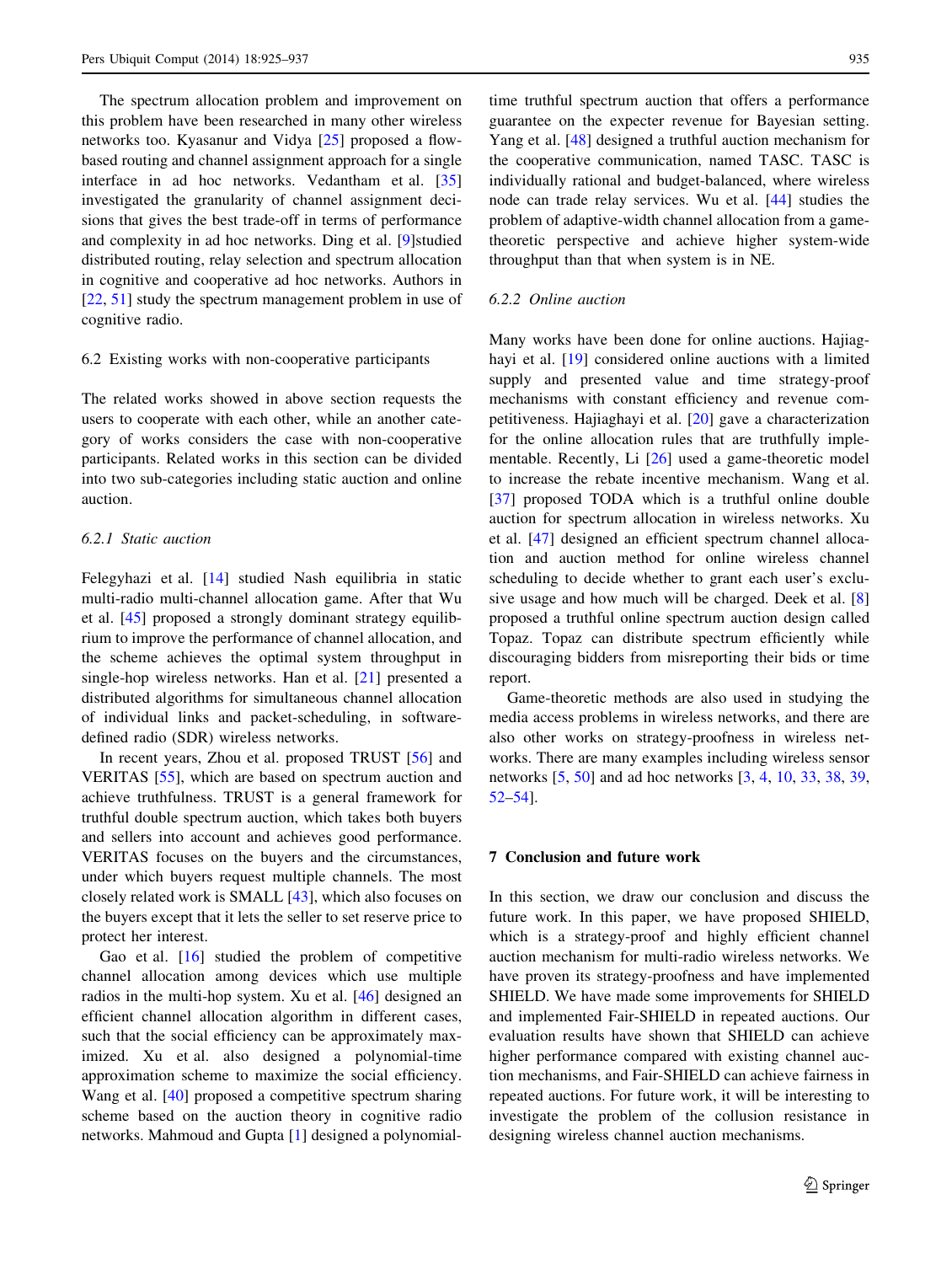<span id="page-11-0"></span>Acknowledgments This work was supported in part by the State Key Development Program for Basic Research of China (Grant No. 2014CB340303, 2012CB316201), in part by China NSF Grant 61170236, 61272443, 61133006, 61073152, in part by Shanghai Science and Technology fund 12PJ1404900 and 12ZR1414900, and in part by Key Project of Educational Science Research of Shanghai of China A1120. The opinions, findings, conclusions and recommendations expressed in this paper are those of the authors and do not necessarily reflect the views of the funding agencies or the government.

#### References

- 1. Al-Ayyoub M, Gupta H (2011) Truthful spectrum auctions with approximate revenue. In: Proceedings of 30th Annual IEEE Conference on Computer Communications (INFOCOM), Shanghai, China, Apr. pp. 2813–2821
- 2. Alicherry M, Bhatia R, Li L (2005) Joint channel assignment and routing for throughput optimization in multi-radio wireless mesh networks. In: Proceedings of The Eleventh International Conference on Mobile computing and networking (MobiCom), Cologne, Germany
- 3. Anderegg L, Eidenbenz S (2003) Ad hoc-VCG: a truthful and cost-efficient routing protocol for mobile ad hoc networks with selfish agents. In: Proceedings of the Ninth International Conference on mobile computing and networking (MobiCom), San Diego, CA
- 4. Ben Salem N, Buttyan L, Hubaux JP, Jakobsson M (2003) A charging and rewarding scheme for packet forwarding in multihop cellular networks. In: Proceedings of the Fourth ACM Symposium on mobile ad hoc networking and Computing (MobiHoc), Annapolis, MD
- 5. Chen J, Xu W, He S, Sun Y, Thulasiraman P, Shen X (2010) Utility-based asynchronous flow control algorithm for wireless sensor networks. IEEE J Sel Areas Commun 28(7):1116–1126
- 6. Cisco Visual Networking Index (2011) Global mobile data traffic forecast update, 2010–2015
- 7. Clarke EH (1971) Multipart pricing of public good. Public Choice 11(1):17–33
- 8. Deek LB, Zhou X, Almeroth CK, Zheng H (2011) To preempt or not: tackling bid and time-based cheating in online spectrum auctions. In: Proceedings of 30th Annual IEEE Conference on Computer Communications (INFOCOM), Shanghai, China, pp. 2219–2227
- 9. Ding L, Melodia T, Batalama SN, Matyjas JD (2010) Distributed routing, relay selection, and spectrum allocation in cognitive and cooperative ad hoc networks. In: proceedings of the Seventh Annual IEEE Communications Society Conference on Sensor, Mesh and Ad Hoc Communications and Networks(SECON 2010), Boston, Massachusetts,USA, June 21–25 pp. 484–492
- 10. Eidenbenz S, Resta G, Santi P (2005) Commit: a sender-centric truthful and energy-efficient routing protocol for ad hoc networks with selfish nodes, In: Proceedings of the 19th International Parallel and Distributed Processing Symposium (IPDPS), Denver, CO
- 11. FCC Online Table of Frequency Allocations (2008)
- 12. Federal Communications Commission (FCC), <http://www.fcc.gov/>
- 13. Federal Communications Commission Spectrum Policy Task Force (2002) Report of the spectrum efficiency working group
- 14. Félegyházi M, Čagalj M, Bidokhti SS, Hubaux J-P (2007) Noncooperative multi-radio channel allocation in wireless networks, In: Proceedings of 26th Annual IEEE Conference on Computer Communications (INFOCOM), Anchorage, AK
- 15. Fudenberg D and Tirole J (1991) Game theory. MIT Press, Cambridge
- 16. Gao L, Wang X (2008) A game approach for multi-channel allocation in multi-hop wireless networks,. In: Proceedings of the 9th ACM International Symposium on Mobile Ad Hoc Networking and Computing (MobiHoc), Hong Kong, China, pp. 303–312
- 17. Gopinathan A, Li Z, Wu C Strategyproof (2011) auctions for balancing social welfare and fairness in secondary spectrum markets, in Proceedings of 30th Annual IEEE Conference on Computer Communications (INFOCOM), Shanghai, China, 3020–3028
- 18. Groves T (1973) Incentives in teams. Econometrica 41(4): 617–631
- 19. Hajiaghayi MT, Kleinberg R, Parkes DC (2004) Adaptive limited-supply online auctions. In: Proceedings of the ACM Symposium on Electronic Commerce (EC)
- 20. Hajiaghayi MT, Kleinberg RD, Mahdian M (2005) Online auctions with reusable goods. In: Proceedings of the ACM Symposium on Electronic Commerce (EC)
- 21. Han B, Kumar VSA, Marathe MV, Parthasarathy S, Srinivasan A (2009) Distributed strategies for channel allocation and scheduling in software-defined radio networks. In: Proceedings of 28th Annual IEEE Conference on Computer Communications (IN-FOCOM). Rio de Janeiro, Brazil
- 22. Hou YT, Shi Y, Sherali HD (2007) Optimal spectrum sharing for multi-hop software defined radio networks. In: Proceedings of 26th Annual IEEE Conference on Computer Communications (INFOCOM), Anchorage, AK
- 23. Kodialam M, Nandagopal T (2005) Characterizing achievable rates in multi-hop wireless mesh networks with orthogonal channels. IEEE/ACM Transaction on networking 13(4):868–880
- 24. Kodialam M, Nandagopal T (2005) Characterizing the capacity region in multi-radio multi-channel wireless mesh networks, in Proceedings of The Eleventh International Conference on Mobile Computing and Networking (MobiCom), Cologne, Germany
- 25. Kyasanur P, Vaidya N (2005) A routing protocol for utilizing multiple channels in multi-hop wireless networks with a single transceiver, In: Proceedings of the Second International Conference on quality of service in heterogeneous wired/wireless networks (QShine), Orlando, FL
- 26. Li LI (2010) Reputation, trust, and rebates: How online auction markets can improve their feedback mechanisms. J Econ Manag Strategy 19(2):303–331
- 27. Mas-Colell A, Whinston MD, Green JR (1995) Microeconomic theory. Oxford Press, Oxford
- 28. Mishra A, Shrivastava V, Agrawa D, Banerjee S, Ganguly S (2006) Distributed channel management in uncoordinated wireless environments, In: Proceedings of The Twelfth International Conference on mobile computing and networking (MobiCom), Los Angeles
- 29. Osborne MJ, Rubenstein A (1994) A course in game theory. MIT Press, Cambridge
- 30. Rad AHM, Wong VW, (2007) Joint channel allocation, interface assignment and mac design for multi-channel wireless mesh networks. In Proceedings of 26th Annual IEEE Conference on Computer Communications (INFOCOM), Anchorage, AK, May pp. 1469–1477
- 31. Radio Administration Bureau (RAB), <http://wgj.miit.gov.cn/>
- 32. Raniwala A, Gopalan K, Chiueh TC (2004) Centralized channel assignment and routing algorithms for multi-channel wireless mesh networks. ACM SIGMOBILE Mobile Comput Commun Rev (MC2R) 8(2):50–65
- 33. Srinivasan V, Nuggehalli P, Chiasserini C-F, Rao R (2003) Cooperation in wireless ad hoc networks, In: Proceedings of 22nd Annual IEEE Conference on Computer Communications (IN-FOCOM), San Francisco, CA